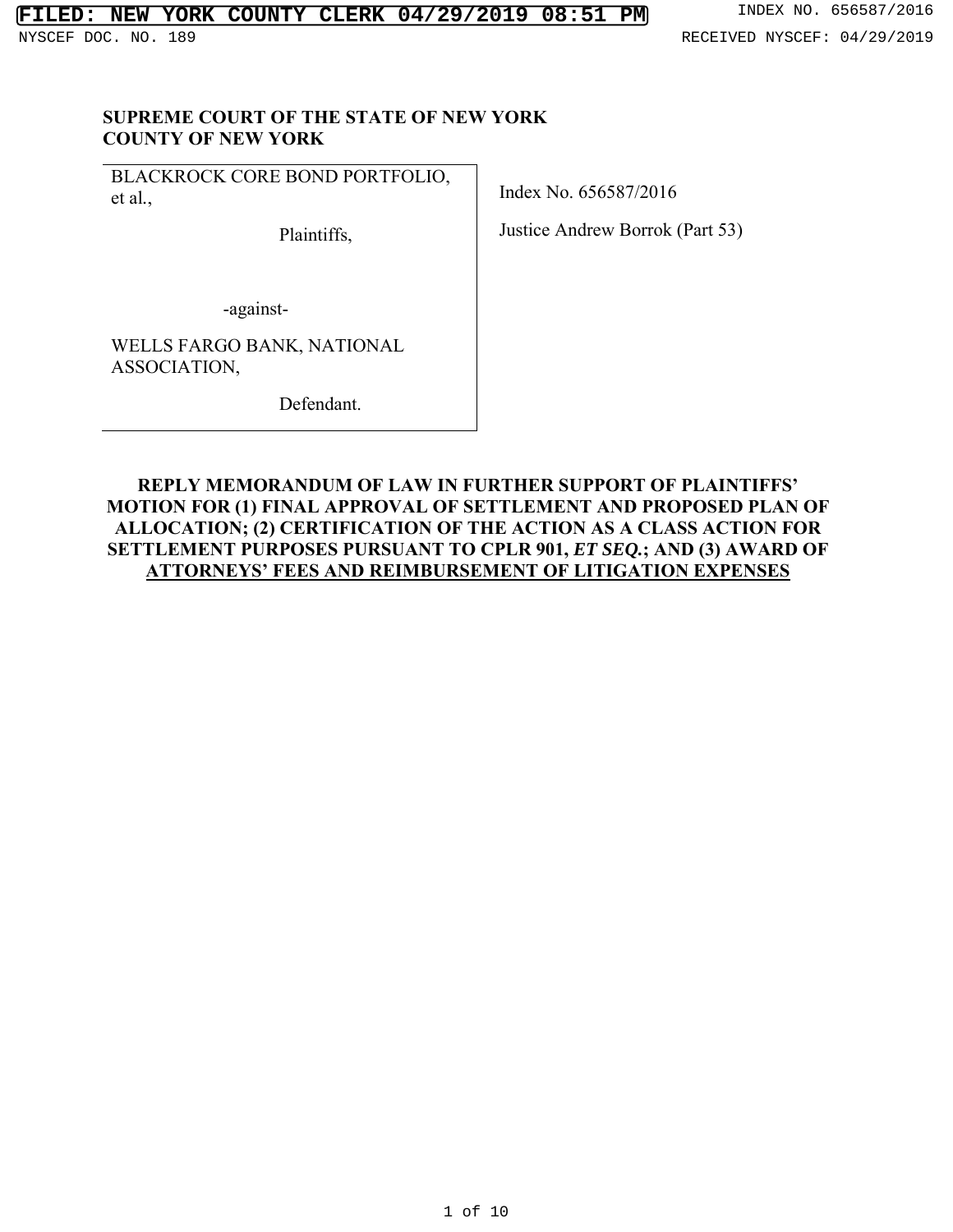# **TABLE OF CONTENTS**

## **Page**

| I.  |                                                      |                                                                         |
|-----|------------------------------------------------------|-------------------------------------------------------------------------|
| II. | THE PROPOSED SETTLEMENT WARRANTS FAIRNESS APPROVAL 3 |                                                                         |
|     | Α.                                                   |                                                                         |
|     | <b>B.</b>                                            | The Settlement Class Should Be Certified To Effectuate The Settlement 5 |
|     | $\mathcal{C}$ .                                      | The Reaction Of The Settlement Class Supports Approval Of The           |
|     | D.                                                   | The Reaction Of The Settlement Class Supports Approval Of The Fee And   |
| Ш.  |                                                      |                                                                         |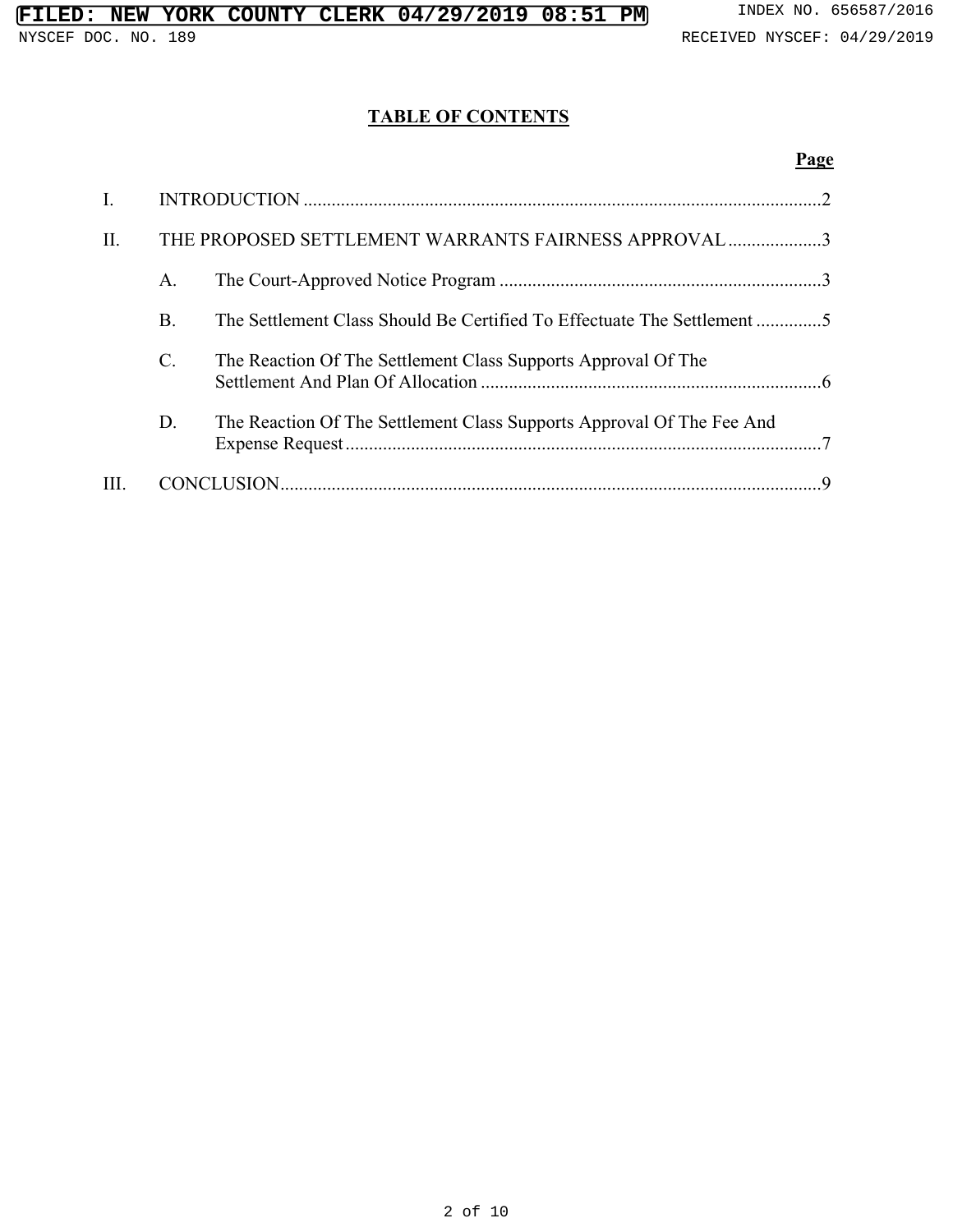Plaintiffs and Plaintiffs' Counsel respectfully submit this reply memorandum in further support of their motion for: (i) final approval of the proposed settlement and plan of allocation as fair, reasonable and adequate, and in the best interests of the Class; (ii) certification of the Action as a class action for settlement purposes pursuant to CPLR 901, *et seq.*; and (iii) an award of attorneys' fees and reimbursement of litigation expenses.

#### **I. INTRODUCTION**

As detailed in Plaintiffs' opening motion, the proposed Settlement is the product of more than four years of hard-fought litigation and extended arm's-length settlement negotiations. The proposed Settlement resolves this litigation in its entirety in exchange for a cash payment of \$43 million and the release of up to \$70 million of Reserve Funds withheld or reserved by Defendant in connection with certain Trusts at issue in this litigation. The Settlement represents an excellent result for the Settlement Class, providing a real and immediate benefit for Settlement Class Members, particularly given the significant risks in this litigation with respect to liability and damages, and avoids the expense and uncertainty of protracted proceedings if the litigation were to continue. The Settlement will be distributed fairly to all Settlement Class Members under the proposed Plan of Allocation. Finally, the requested attorneys' fees of 20% of the Settlement Amount, net of Courtawarded litigation expenses, are fair and reasonable and well within the range of fees awarded in comparable, complex cases.

Pursuant to the Court's January 30, 2019 Order (1) Directing Notice to the Proposed Settlement Class of the Proposed Settlement and Fairness Hearing, and (2) Setting Date for Fairness Hearing (the "Notice Order") (ECF No. 156, Jan. 30, 2019), the Claims Administrator, under the supervision of Plaintiffs' Counsel, conducted an extensive notice program, including mailing the Notice to over 22,908 potential Settlement Class Members and nominees. In response to this notice program, only two potential Settlement Class Members objected to the Settlement. The "objections"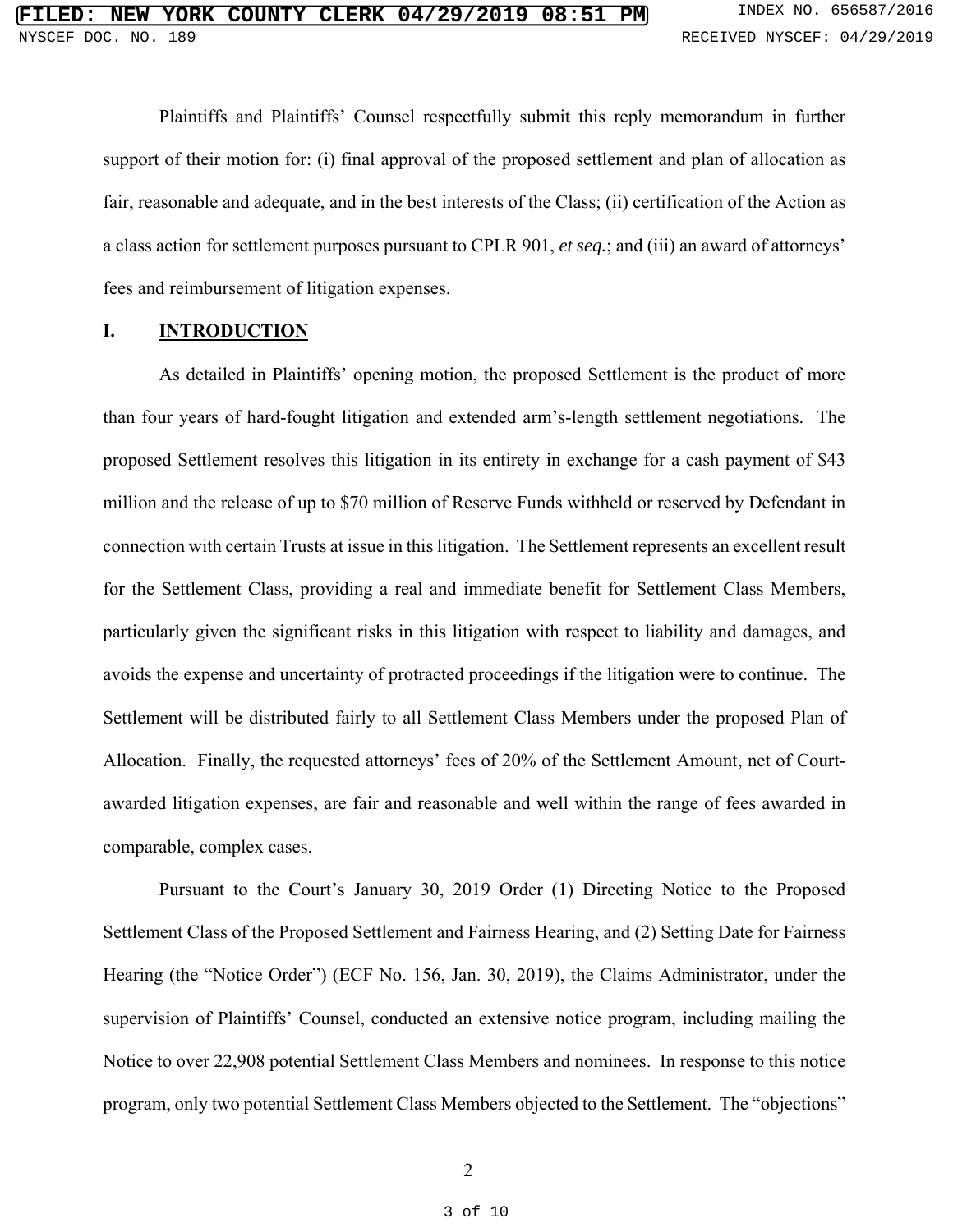# **FIRE COUNTY CLERK 04/29/2019 08:51 PM** INDEX NO. 656587/2016 NYSCEF DOC. NO. 189 RECEIVED NYSCEF: 04/29/2019

did not challenge the fairness, adequacy or reasonableness of the Settlement. Rather, both "objections" sought participation in the Settlement Class with certain clarifications. Specifically, the National Credit Union Administration Board ("NCUA") and Graeme W. Bush as separate trustee for NCUA Guaranteed Notes (together with NCUA, the "NCUA Plaintiffs") requested that they be permitted to participate in the Settlement as a Settlement Class Member for Trusts that are not at issue in its individual action against Wells Fargo. Similarly, the FHFA "objection" sought certain "clarifications" regarding the releases, which, according to the objection, would enable the FHFA to consent to and participate in the Settlement. Both "objections" have now been resolved and withdrawn. *See* Joint Stipulation Of The Parties And NCUA Plaintiffs Withdrawing NCUA Plaintiffs' Objections To The Settlement; Joint Stipulation Of The Parties And The FHFA Objectors Withdrawing The FHFA Objectors' Objections To The Settlement.

Accordingly, there are *no objections* to the Settlement, the certification of the Settlement Class, the proposed Plan of Allocation, or Plaintiffs' Counsel's request for an award of attorneys' fees and reimbursement of expenses. Further, only two sets of requests for exclusion have been submitted on behalf of eleven funds or trusts. As explained further below, this reaction of the Settlement Class demonstrates that the proposed Settlement, the Plan of Allocation, and the request for attorneys' fees and reimbursement of expenses are fair and reasonable, and should be approved.

### **II. THE PROPOSED SETTLEMENT WARRANTS FAIRNESS APPROVAL**

#### **A. The Court-Approved Notice Program**

Pursuant to the Court's January 30, 2019 Notice Order, more than 22,908 copies of the Notice and Claim Form have now been mailed by first-class mail to potential Settlement Class Members and their nominees. *See* Supplemental Affidavit of Jack Ewashko Regarding (A) Mailing of the Notice and Claim Form; and (B) Report on Requests for Exclusion Received ("Supp. Ewashko Aff.") at ¶3. In addition, on March 4, 2019, Defendant published the Notice, Summary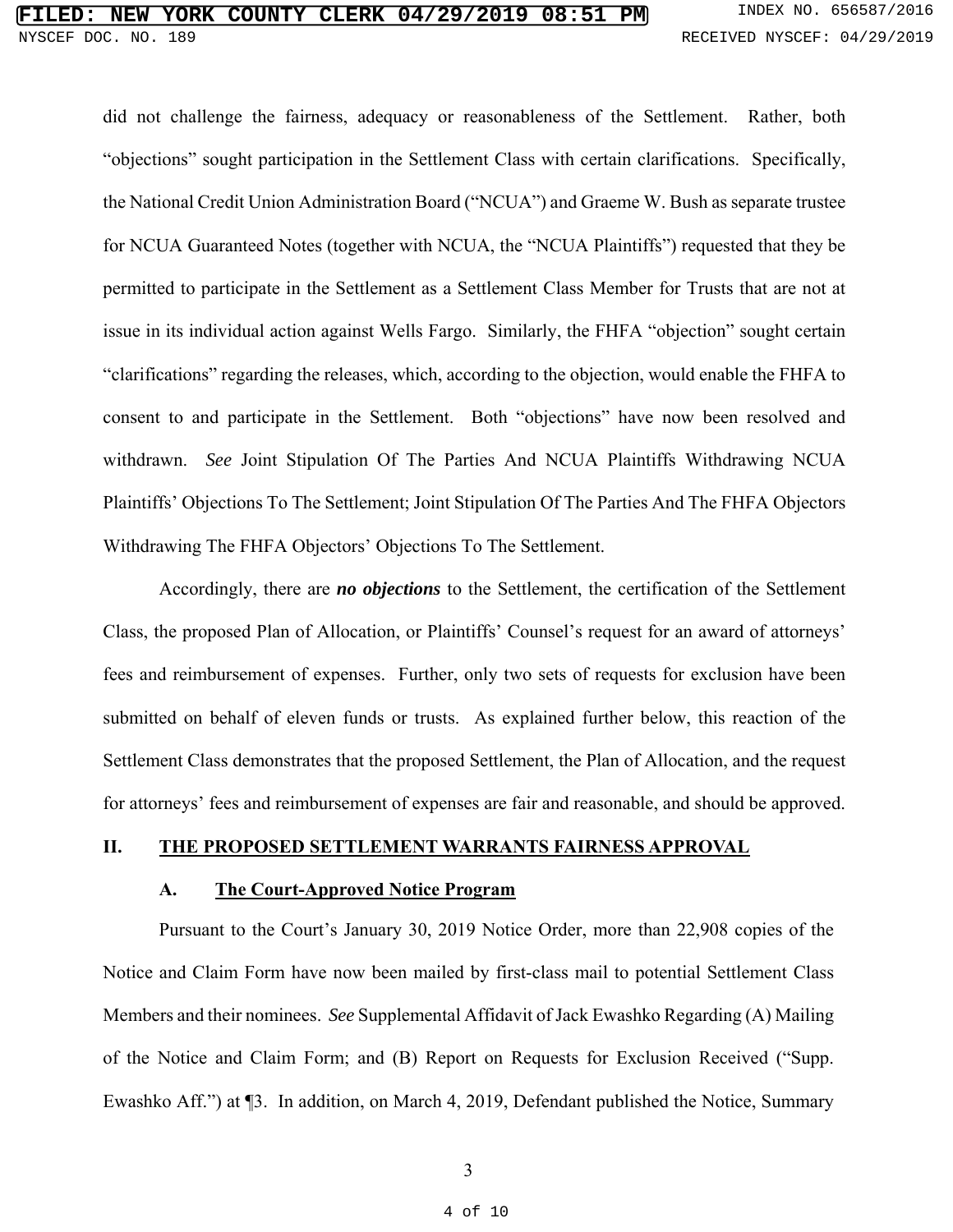## **FIRE COUNTY CLERK 04/29/2019 08:51 PM** INDEX NO. 656587/2016 NYSCEF DOC. NO. 189 RECEIVED NYSCEF: 04/29/2019

Notice, Proof of Claim Form and a list of the Trusts on the home page of its website www.ctslink.com ("CTS Link"). DeLange Affidavit ("DeLange Aff.") (ECF No. 163) ¶74. Defendant also issued these notices via CTS Link for each of the Trusts' individual pages, which included the Notice, Summary Notice, and Proof of Claim Form. *Id*. Defendant also caused the Depository Trust & Clearing Corporation ("DTCC") to issue the Notice, Summary Notice, and Proof of Claim Form via its LENS legal notice system. *Id*. The Notice and Proof of Claim Form were posted and have remained available on the websites of the Claims Administrator and Plaintiffs' Counsel. *See* Supp. Ewashko Aff. at ¶4; Supp. DeLange Aff. at 4. Finally, copies of the papers filed in support of Plaintiffs' motion for final approval of the Settlement and Plan of Allocation and Plaintiffs' Counsel's motion for an award of attorneys' fees and expenses were posted to the Claims Administrator's website and Plaintiffs' Counsel's website. *See* Supp. Ewashko Aff. at ¶4; Supp. DeLange Aff. at ¶4.

The Notice informed Settlement Class Members of the terms of the proposed Settlement and Plan of Allocation, the proposed certification of the Settlement Class, and that Plaintiffs' Counsel would apply for an award of attorneys' fees in an amount not to exceed 20% of the Settlement Fund and reimbursement of Litigation Expenses in an amount not to exceed \$9,500,000. *See* Notice ¶¶5-11. The Notice also apprised Settlement Class Members of their right to object to the proposed Settlement, the certification of the Settlement Class, the Plan of Allocation and/or the request for attorneys' fees, and expenses, their right to exclude themselves from the Class, and the April 15, 2019 deadline for filing objections and for receipt of requests for exclusion. *See* Notice at p. 13 and ¶12.

Notably, following this robust notice program, no Settlement Class Member objected to the Plan of Allocation, certification of the Settlement Class, or Plaintiffs' Counsel's application for fees and expenses. And, while two potential Settlement Class Members filed "objections," neither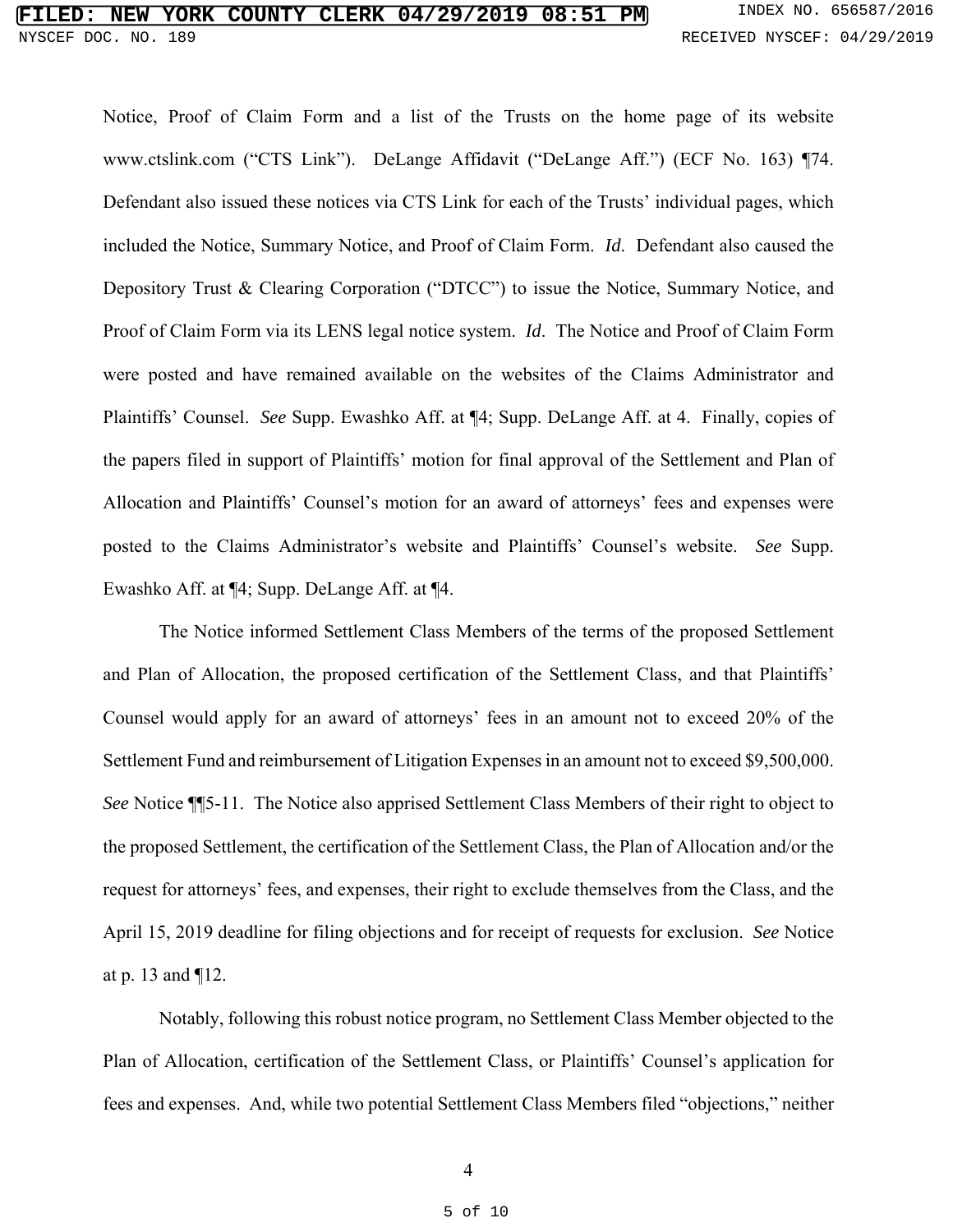challenged the fairness of the Settlement. As explained above, both "objections" have been satisfactorily resolved and withdrawn by stipulation of the parties and the objectors. Thus, following this robust notice program, there are *no objections* to the Settlement.

### **B. The Settlement Class Should Be Certified To Effectuate The Settlement**

In their opening papers, Plaintiffs respectfully requested the Court certify the following class

for settlement purposes:

1

All persons or entities who purchased or otherwise acquired a beneficial interest in a security issued from the Trusts and (i) hold on the date on which the Court enters an order finally approving the Settlement or (ii) held at any time on or after June 18, 2014, but no longer hold as of the date on which the Court enters an order finally approving the Settlement (herein, the "Class" or the "Settlement Class").1

The U.S. Supreme Court has held that certification of a class for settlement purposes is

appropriate. *See Amchem Prods., Inc. v. Windsor*, 521 U.S. 591 (1997).2 The decision to certify a

class solely for settlement purposes is within the court's discretion. *See*, *e.g.*, *Jacobs v. Macy's East,* 

*Inc.*, 792 N.Y.S.2d 574, 576 (N.Y. App. Div. 2d Dep't 2005).

Here, as established in Plaintiffs' opening motion, the proposed Settlement Class meets all

five of CPLR 901(a)'s requirements and should be certified for purposes of the Settlement. *See*

 $<sup>1</sup>$  Excluded from the Class are Defendant, the Originators, the Sellers, the Master Servicers and the Servicers</sup> to the Trusts, and their officers and directors, their legal representatives, successors or assigns, and any entity in which they have or had a controlling interest; provided, however, that Wells Fargo is not excluded from the Class to the extent that Wells Fargo holds Certificates in the Trusts as assets in its capacity as a trustee or indenture trustee (or similar capacity) for the benefit of third-party investors. Also excluded from the Class are IKB International, S.A., IKB Deutsche Industriebank A.G., and the plaintiffs or any entity a court determines to be the proper plaintiff(s) in the following actions: (i) *Royal Park Invs. SA/NV v. Wells Fargo Bank, N.A.*, Case No. 14-cv-9764 (S.D.N.Y.); (ii) *Nat'l Credit Union Admin. Bd., et al. v. Wells Fargo Bank, N.A.*, Case No. 14-cv-10067 (S.D.N.Y.), as to the Trusts at issue in that action; (iii) *Phoenix Light SF Ltd., et al. v. Wells Fargo Bank, N.A.*, Case No. 14-cv-10102 (S.D.N.Y.); (iv) *Commerzbank A.G. v. Wells Fargo Bank, N.A.*, Case No. 15-cv-10033 (S.D.N.Y.); and (v) any person or entity that properly requests exclusion from the Class.

Pursuant to the Stipulation withdrawing the NCUA Plaintiffs' objections to the Settlement, the exclusion provision regarding the *Nat'l Credit Union Admin. Bd., et al. v. Wells Fargo Bank, N.A.*, Case No. 14-cv-10067 (S.D.N.Y.), action has been amended to add "as to the Trusts at issue in that action."

<sup>&</sup>lt;sup>2</sup> Under the terms of the Settlement, Wells Fargo agreed not to oppose certification of a settlement class only here. Stipulation of Settlement ¶¶3-4. The proposed Settlement preserves Wells Fargo's rights on these issues. *Id*.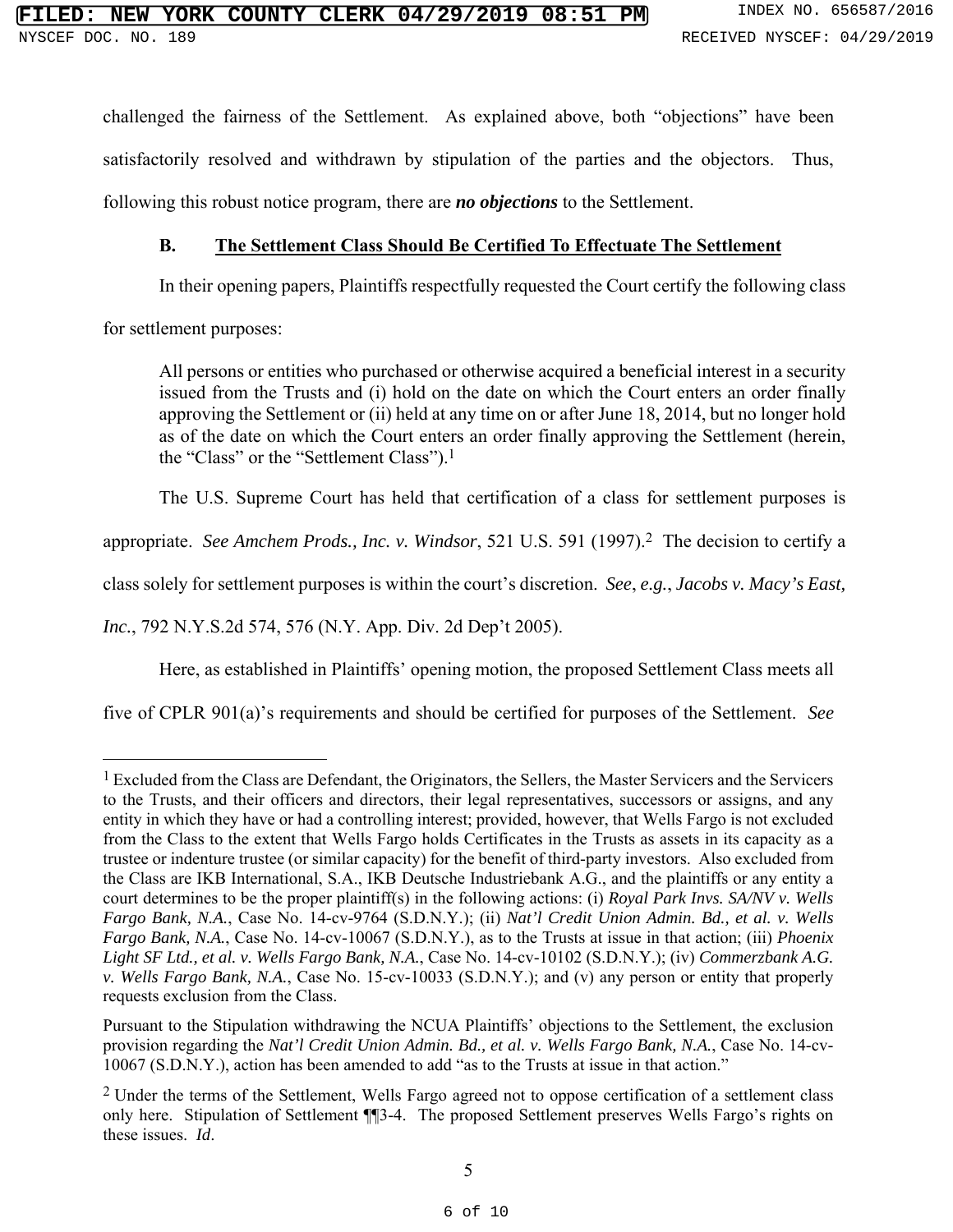*Michels v. Phoenix Home Life Mut. Ins. Co.*, 1997 WL 1161145, at \*12 (N.Y. Sup. Jan. 7, 1997) ("the difficulties likely to be encountered in the management of a class action are … minimal in light of the extensively negotiated provisions of the Settlement Agreement"); *see also Amchem Prods.*, 521 U.S. at 620 (internal citation omitted) ("Confronted with a request for settlement-only class certification, a [trial] court need not inquire whether the case, if tried, would present intractable management problems, ... for the proposal is that there be no trial."). Indeed, where certification is proposed for settlement purposes only, CPLR 901(a)'s criteria are to be "liberally construed" by the reviewing court. *Wilder v. May Dep't Stores Co.*, 804 N.Y.S.2d 423, 426 (N.Y. App. Div. 2d Dep't 2005). Notably, there are no objections and no opposition to the certification of the Settlement Class for settlement purposes.

### **C. The Reaction Of The Settlement Class Supports Approval Of The Settlement And Plan Of Allocation**

Plaintiffs and Plaintiffs' Counsel respectfully submit that their opening papers demonstrate that approval of the motion is warranted. Now that the time for objecting or requesting exclusion from the Class has passed, the reaction of the Settlement Class supports approval of the Settlement. Only two "objections" were received, both of which have now been resolved and withdrawn. Moreover, the fact that only two sets of requests for exclusion (on behalf of eleven funds or trusts) have been received from potential Settlement Class Members provides additional support for approval of the motion. *See* Supp. Ewashko Aff. ¶5 & Ex. 1.

The limited number of objections and requests for exclusion from Settlement Class Members supports a finding that the Settlement is fair, reasonable, and adequate. Indeed, "the favorable reaction of the overwhelming majority of class members to the Settlement is perhaps the most significant factor" in the approval inquiry. *See Wal-Mart Stores, Inc. v. Visa U.S.A. Inc.*, 396 F.3d 96, 119 (2d Cir. 2005). Under New York law, support for a proposed settlement from the opposing parties and class members demonstrates its fairness and reasonableness. *See, e.g., Hibbs*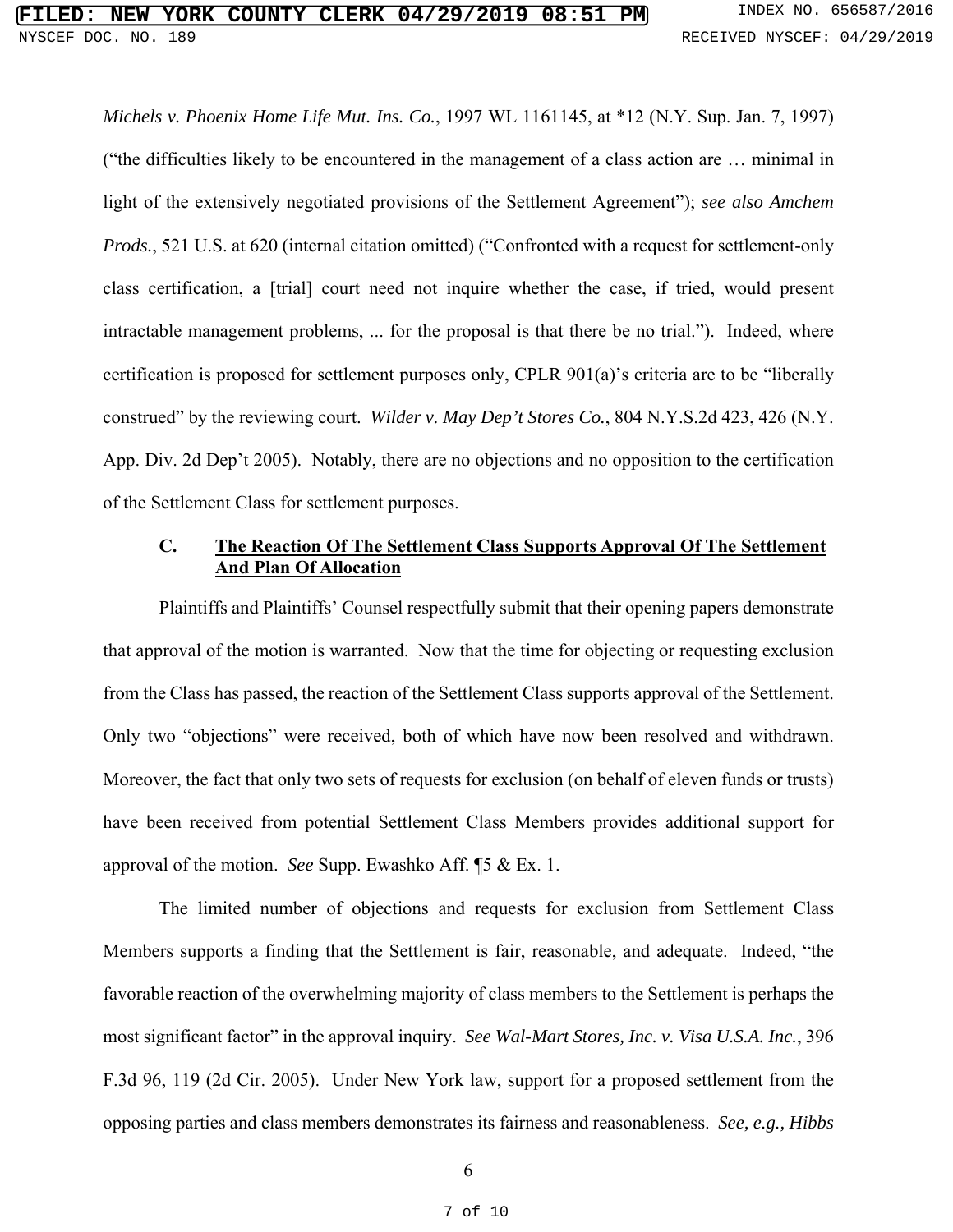*v. Marvel Enters.*, 797 N.Y.S.2d 463, 464 (N.Y. App. Div. 1st Dep't 2005); *Fiala v. Metro. Life Ins. Co.*, 899 N.Y.S.2d 531, 539 (N.Y. Sup. Ct. 2010) (approving settlement when small fraction of class members objected or opted out); *Michels*, 1997 WL 1161145, at \*26 (same). *See also In re Virtus Inv. Partners, Inc. Sec. Litig.*, 2018 WL 6333657, at \*2 (S.D.N.Y. Dec. 4, 2018) ("the absence of objections by the class is extraordinarily positive and weighs in favor of settlement"); *Fleisher v. Phoenix Life Ins. Co.*, 2015 WL 10847814, at \*6 (S.D.N.Y. Sept. 9, 2015) ("the absence of objections may itself be taken as evidencing the fairness of a settlement"); *In re Advanced Battery Techs., Inc. Sec. Litig.*, 298 F.R.D. 171, 176 (S.D.N.Y. 2014) ("The absence of . . . objections and minimal investors electing to opt out of the Settlement provides evidence of Class members' approval of the terms of the Settlement.").

The lack of objections from Settlement Class Members also supports approval of the Plan of Allocation. *See, e.g.*, *In re Payment Card Interchange Fee & Merch. Disc. Antitrust Litig.*, 986 F. Supp. 2d 207, 240 (E.D.N.Y. 2013) (conclusion that the proposed plan of allocation was fair and reasonable was "buttressed by the . . . absence of objections from class members"); *In re Veeco Instruments Inc. Sec. Litig*., 2007 WL 4115809, at \*14 (S.D.N.Y. Nov. 7, 2007) ("not one class member has objected to the Plan of Allocation which was fully explained in the Notice of Settlement sent to all Class Members. This favorable reaction of the Class supports approval of the Plan of Allocation.").

## **D. The Reaction Of The Settlement Class Supports Approval Of The Fee And Expense Request**

The positive reaction of the Class should also be considered with respect to Plaintiffs' Counsel's motion for an award of attorneys' fees and reimbursement of Litigation Expenses. Here, Plaintiffs' Counsel respectfully moves this Court for an award of \$6,804,100 in attorneys' fees, or 20% of the net \$43 million Settlement Fund and reimbursement of litigation expenses in the amount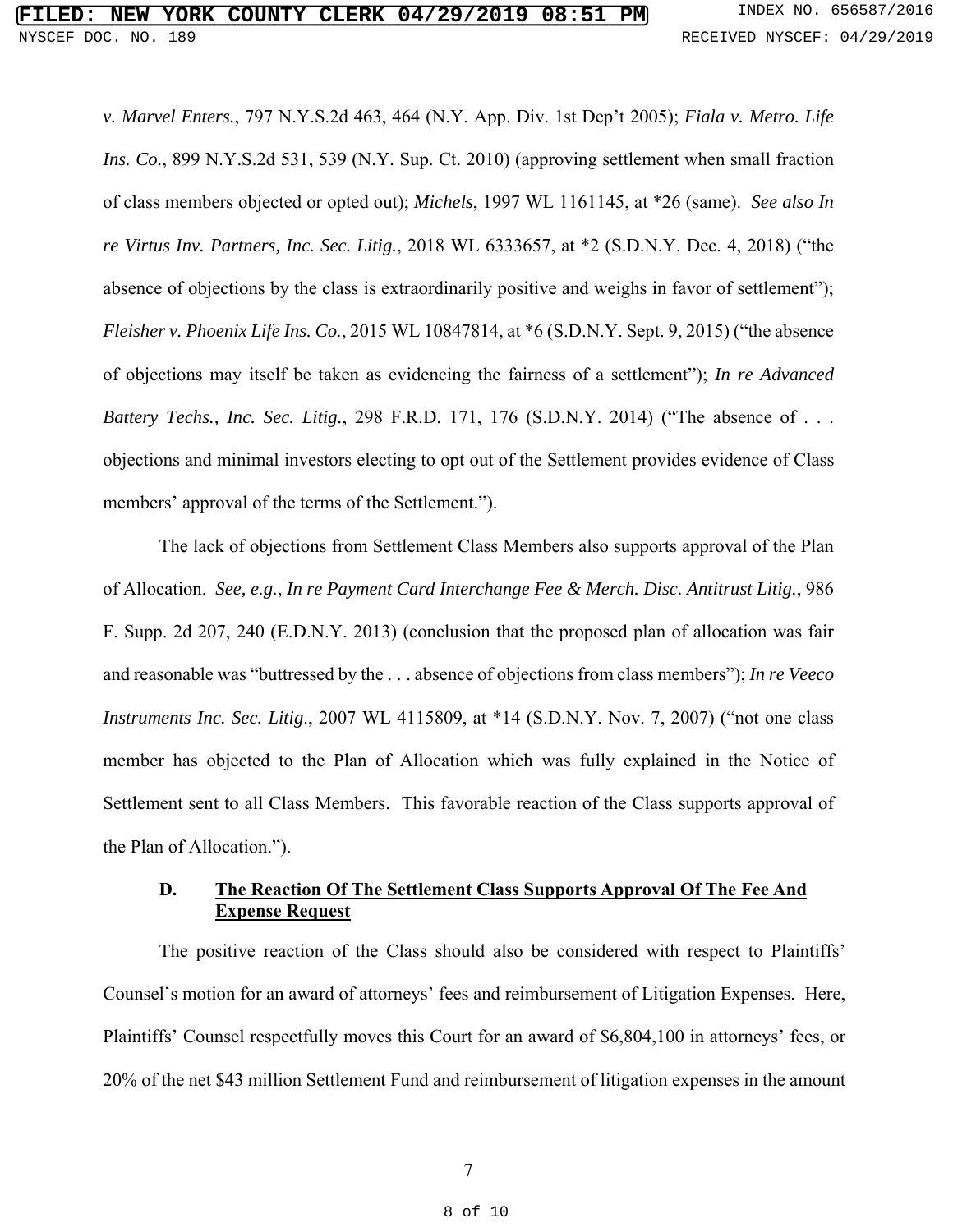of \$8,979,500.72. Plaintiffs' Counsel's fee award request does not include an award request relating to the release of the \$70 million Reserve Funds.

As detailed in Plaintiffs' opening motion and the Affidavit of Timothy A. DeLange, the fee amount requested, 20% of the net settlement fund, or \$6,804,100, is well below the dollar amount determined by multiplying each attorney's hours by her or his hourly rate (lodestar of \$27.2 million), *see* DeLange Aff., ¶87, Ex. 4B (Time Summary), even though the substantial risk and other factors justifying a multiplier were present in this case. In fact, although Plaintiffs' Counsel's lodestar totals more than \$27 million, Plaintiffs' Counsel is applying for an award representing a negative multiplier of 0.25. *See* DeLange Aff. ¶¶87-88. Considering this discount, the results achieved in this novel and hard-fought case, and the favorable reaction from the Settlement Class, the requested amount is more than reasonable.

The absence of any objections to the requested fee supports a finding that the fee and expense request is fair and reasonable. *See, e.g.*, *Vaccaro v. New Source Energy Partners L.P.*, 2017 WL 6398636, at \*8 (S.D.N.Y. Dec. 14, 2017) ("The fact that no class members have explicitly objected to these attorneys' fees supports their award."); *Asare v. Change Grp. of New York, Inc.*, 2013 WL 6144764, at \*16 (S.D.N.Y. Nov. 18, 2013) ("not one potential class member has made an objection, a factor held by courts as supporting approval of an attorneys' fees award"); *In re Veeco Instruments Inc. Sec. Litig.*, 2007 WL 4115808, at \*10 (S.D.N.Y. Nov. 7, 2007) (the reaction of class members to a fee and expense request "is entitled to great weight by the Court" and the absence of any objection "suggests that the fee request is fair and reasonable").

The lack of objections by institutional investors particularly supports approval of the fee request. *See In re Rite Aid Corp. Sec. Litig.*, 396 F.3d 294, 305 (3d Cir. 2005) (the fact that "a significant number of investors in the class were 'sophisticated' institutional investors that had considerable financial incentive to object had they believed the requested fees were excessive" and